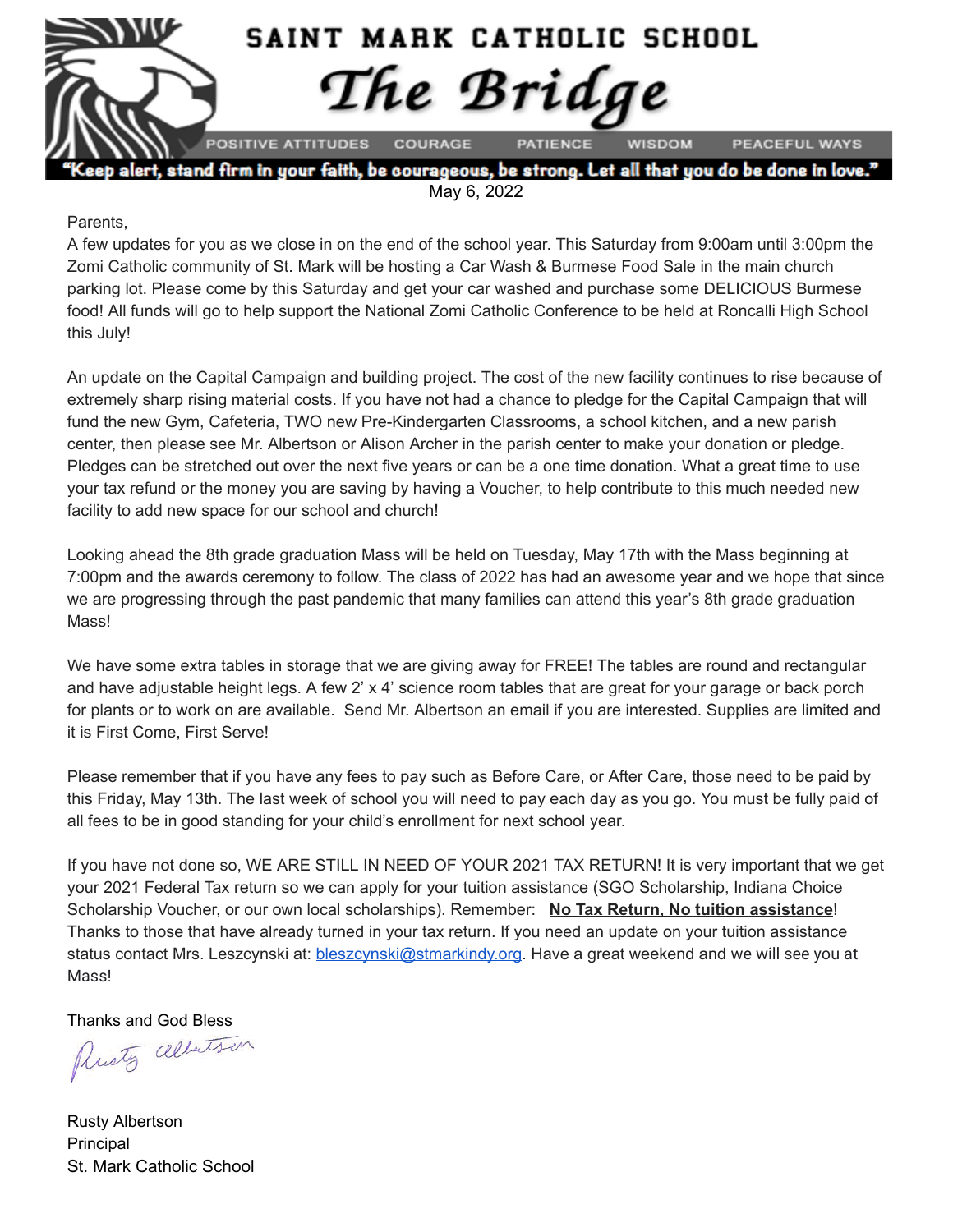# CALENDAR

| Thursday | May 19 | $1:00$ pm | Last Day of School-1:00 Dismissal |
|----------|--------|-----------|-----------------------------------|
|----------|--------|-----------|-----------------------------------|

## LUNCH MENU

### **May 9 thru 13, 2022**

| <b>Monday</b>   | Daily Choice or Lion Burger and Potato Smiles                           |
|-----------------|-------------------------------------------------------------------------|
| <b>Tuesday</b>  | Daily Choice or Macho Nachos and Refried Beans                          |
| Wednesday       | Daily Choice or Pasta with Meat Sauce, Broccoli and Breadstick Bites    |
| <b>Thursday</b> | Daily Choice or Asian Popcorn Chicken, Vegetable Fried Rice and Eggroll |
| <b>Friday</b>   | Daily Choice or Pepperoni or Cheese Pizza                               |

## **GENERAL ANNOUNCEMENTS**



Spring Musical Presented by SMCS 6th thru 8th grade!



Date: Friday, May 6, 2022

Time: 7:00 PM (doors open at 6:30)

Where: Monsignor Schafer Hall (enter through west doors facing US 31)

A free will offering will be accepted at the doors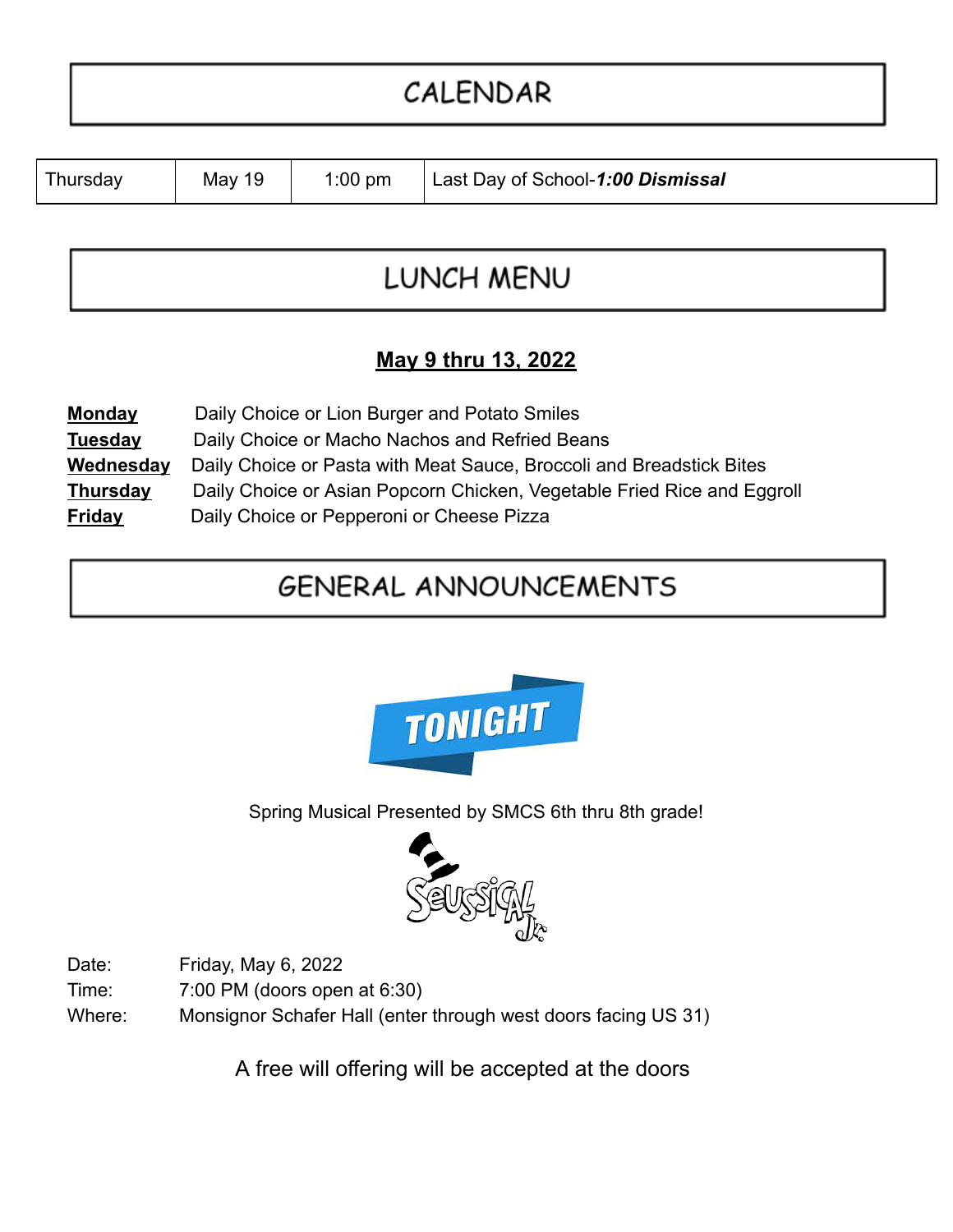### **Have your school supplies delivered directly to school and ready for your child on their first day ~ August 3rd!**



[http://1stdayschoolsupplies.com/kits.php?sid=1178419](http://click.email.1stdayschoolsupplies.com/?qs=46945f429e9a8db7702e89be71f3b0d4eef78093a8d63ec94a28a3cad94ea0d74c35e0f6fd48dfe32effb48f00d3e10965213564c457dd93) **\_\_\_\_\_\_\_\_\_\_\_\_\_\_\_\_\_\_\_\_\_\_\_\_\_\_\_\_\_\_\_\_\_\_\_\_\_\_\_\_\_\_\_\_\_\_\_\_\_\_\_\_\_\_\_\_\_\_\_\_\_\_\_\_\_\_\_**



Parents  $\sim$  if you would like to volunteer or be a chaperone during the upcoming school year, you will need to complete the Safe Parish program for the Archdiocese of Indianapolis. This new program replaces the old Safe and Sacred program. Please complete the new program this summer (website below) so you will be ready to go for next August. When you create your account, please be sure to complete all of the training as well as have your background check completed. In year's past, some parents have waited too late to complete the program and have not been able to chaperone a field trip. So please complete if you would like to volunteer or chaperone a field trip at SMCS. Thank you  $\sim$ 

[www.archindysafeparish.org](http://www.archindysafeparish.org/)

Organization Code code: Archindy2021



### **CYO SPORTS**

For CYO athletic questions, please contact one of the following on the St. Mark Athletic Commission Board:

- SMAC President ~ Michelle Goss at the following email: [gossteach@yahoo.com](mailto:gossteach@yahoo.com)
- SMAC Athletic Director  $\sim$  Frank Litz at the following email: [SMAC@stmarkindy.org](mailto:SMAC@stmarkindy.org)

| <b>Event</b>        | Day of Week  | <b>Opponent</b>         | <b>Time, Location</b>      |  |  |  |
|---------------------|--------------|-------------------------|----------------------------|--|--|--|
| May 6 - May 13      |              |                         |                            |  |  |  |
| 56 Soccer           | Friday 5/6   | St. Luke                | 5:30pm, St. Luke           |  |  |  |
| <b>Cadet Soccer</b> | Friday 5/6   | St. Barnabas            | 5:30pm, St. Barnabas       |  |  |  |
| 56 Soccer           | Saturday 5/7 | St. Maria Goretti       | 10:00am, St. Maria Goretti |  |  |  |
| <b>Cadet Soccer</b> | Saturday 5/7 | St. Jude                | 10:00am, St. Jude          |  |  |  |
| Track               | Friday 5/13  | <b>CYO Field Events</b> | TBD, Guerin HS             |  |  |  |